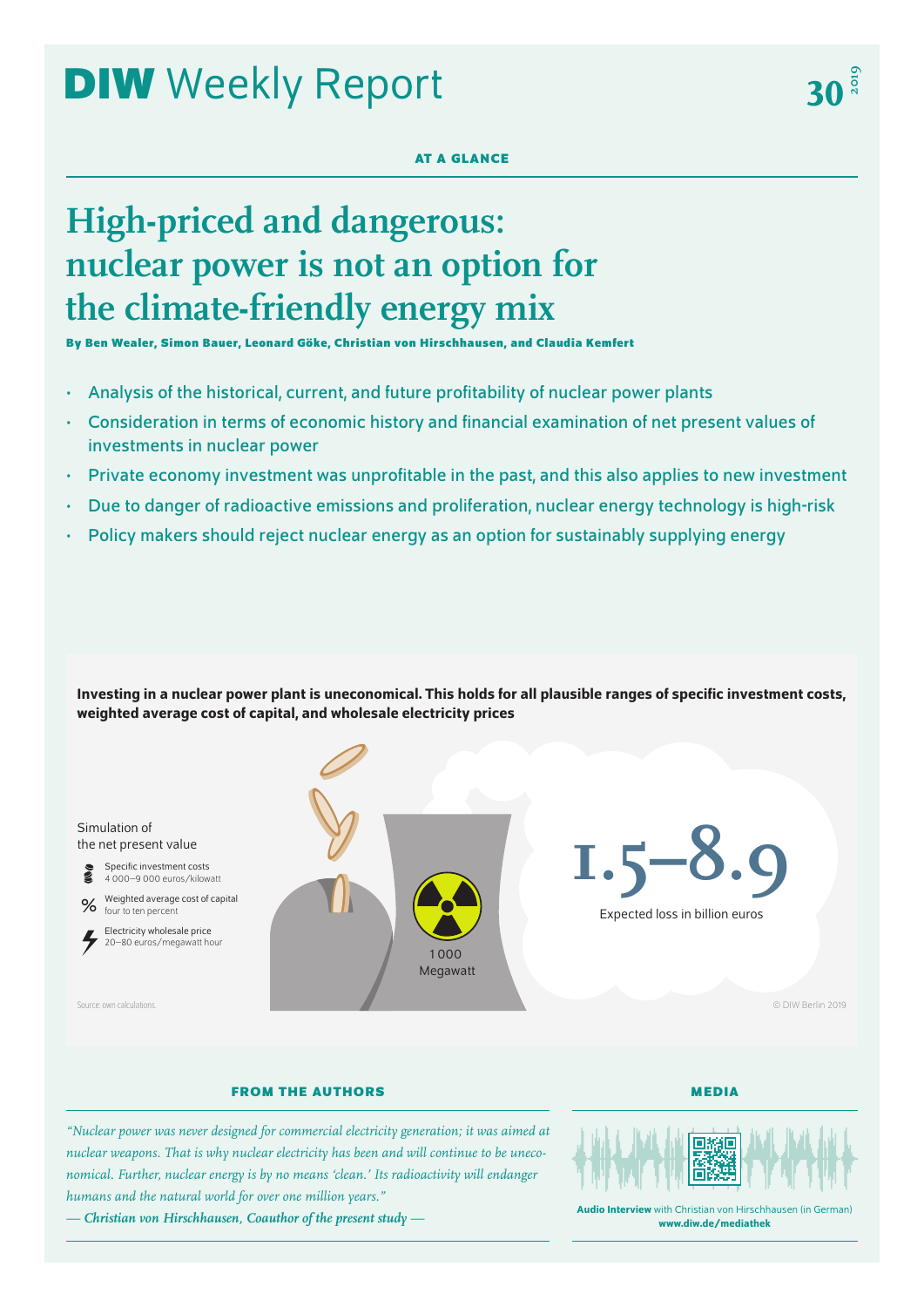## **High-priced and dangerous: nuclear power is not an option for the climate-friendly energy mix**

**By Ben Wealer, Simon Bauer, Leonard Göke, Christian von Hirschhausen, and Claudia Kemfert**

## **ABSTRACT**

The debate on effective climate protection is heating up in Germany and the rest of the world. Nuclear energy is being touted as "clean" energy. Given the circumstances, the present study analyzed the historical, current, and future costs and risks of nuclear energy. The findings show that nuclear energy can by no means be called "clean" due to radioactive emissions, which will endanger humans and the natural environment for over one million years. And it harbors the high risk of proliferation. An empirical survey of the 674 nuclear power plants that have ever been built showed that private economic motives never played a role. Instead military interests have always been the driving force behind their construction. Even ignoring the expense of dismantling nuclear power plants and the long-term storage of nuclear waste, private economy-only investment in nuclear power plant would result in high losses an average of five billion euros per nuclear power plant, as one financial simulation revealed. In countries such as China and Russia, where nuclear power plants are still being built, private investment does not play a role either. Nuclear power is too expensive and dangerous; therefore it should not be part of the climate-friendly energy mix of the future.

The debate on effective climate protection is heating up, and various sides are bringing nuclear energy into the mix under the guise of "clean" energy. More and more people think that in the spirit of climate protection, Germany should extend the service life of existing nuclear power plants.<sup>1</sup> On the European level, the Clean Energy Package—the continuation of the long-term EU climate protection strategy—not only contains significant service life extensions but also recommends building over 100 new nuclear power plants by 2050.2 A recent study by the International Energy Agency (IEA) is also calling for *nuclear energy in a clean energy system*, arguing that nuclear energy should be supported by large subsidies for both energy suppliers and new technologies.<sup>3</sup>

The "nuclear power for climate protection" narrative is hardly new. Nuclear physicist and inventor Alvin Weinberg, who was highly involved in the development of pressurized water reactors from the 1950s on,<sup>4</sup> warned about the global consequences of the rise in electricity generated by fossil fuels in the 1970s. He believed that nuclear power was the best answer to the sharp increase in energy consumption.<sup>5</sup> And Tony Blair, the former British prime minister, linked the effort to protect the climate with a demand to expand nuclear power. As a result, nuclear energy was highlighted as a key option for climate protection in the *Stern Review*, a climate protection study by Nicholas Stern that Blair commissioned.6

Accordingly, the present study critically examines whether or not nuclear energy would be a clean, economical option for the sustainable energy mix of the future. To accomplish this from the perspective of economic history, the authors looked at the political and institutional conditions and costs

**3** International Energy Agency, Nuclear Power in a Clean Energy System (2019).

**6** Nicholas Stern, The Economics Climate Change: The Stern Review (2007) ([available online](https://doi.org/10.1017/CBO9780511817434)).

**<sup>1</sup>** See for example Henrik Mortsiefer etal., "VW-Chef fordert radikalere Klimapolitik," *Der Tagesspiegel Online*, June 1, 2019 (in German; [available online](https://www.tagesspiegel.de/wirtschaft/an-den-grossen-hebeln-ansetzen-vw-chef-fordert-radikalere-klimapolitik/24410614.html), accessed July 8, 2019; this applies to all other online sources in this report unless stated otherwise).

**<sup>2</sup>** European Commission, A Clean Planet for All—A European long-term strategic vision for a prosperous, modern, competitive and climate neutral economy (2018) [\(available online\)](https://ec.europa.eu/transparency/regdoc/rep/1/2018/EN/COM-2018-773-F1-EN-MAIN-PART-1.PDF).

**<sup>4</sup>** Alvin M. Weinberg, "Some Thoughts on Reactors," *Bulletin of the Atomic Scientists*, 15 (3), (1959): 132–137 [\(available online](https://doi.org/10.1080/00963402.1959.11453944)).

**<sup>5</sup>** Alvin M. Weinberg, "Global Effects of Man's Production of Energy," *Science*, 186 (4160) (1974): 205 [\(available online](https://doi.org/10.1126/science.186.4160.205)).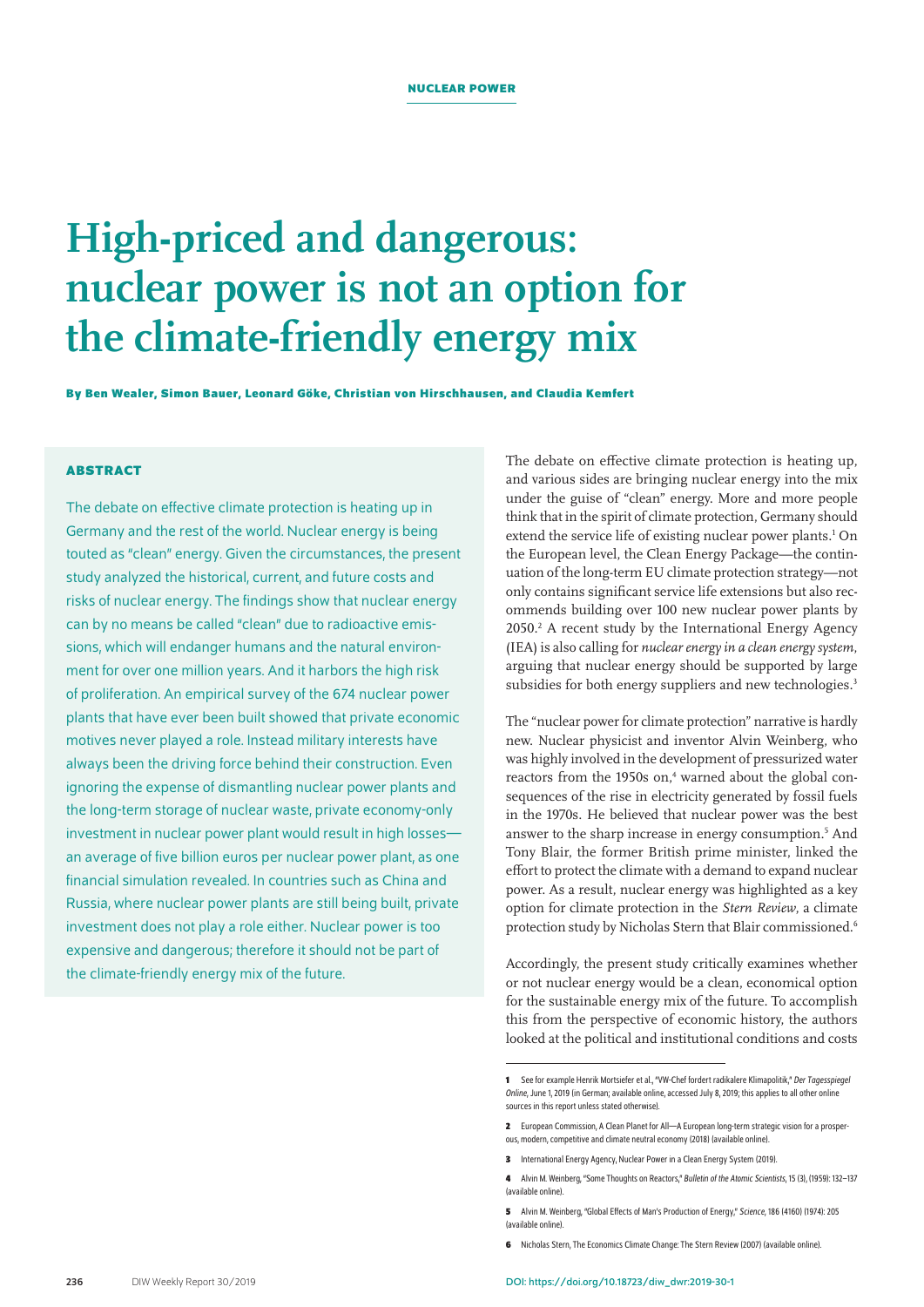at which nuclear power plants were constructed worldwide. From the business perspective, they also present detailed simulation calculations of the expected net present value of investments made today. The findings show that nuclear energy has never been a clean economical energy source and will not be in the future.

## The economic history perspective: in the private economy, there has never been a basis for commercial nuclear energy

The commercial use of nuclear energy—sometimes also called "civil" use—is a byproduct of the military development of nuclear power in the 1940s, particularly the accelerated search for atom bombs in the final phase of World War II.<sup>7</sup> Contrary to the initial optimism regarding the potentially lower cost of nuclear energy ("too cheap to meter"),<sup>8</sup> by the end of the 1950s it was clear that nuclear energy would not be able to compete in the free market.<sup>9</sup> In the U.S. and later in other countries, the armament and energy industries grew comfortable with nuclear power only after they had received significant subsidies. Further, since the 1960s the construction of new nuclear power plants has not led to a reduction in fixed unit costs. Instead, the cost per kilowatt (kW) of nuclear power plant output has steadily risen.<sup>10</sup>

Over several decades, these findings have regularly been confirmed for the U.S. They also apply to France<sup>11</sup> and "third generation" reactors.12 Two campus-wide studies by MIT (2003) and the University of Chicago (2004) concur that in the first decade of this century, nuclear energy was not competitive with coal or natural gas.<sup>13</sup> In recent years, further studies have confirmed that nuclear energy is not competitive.<sup>14</sup>

**10** The specific investments for nuclear power plants whose construction started in 1966 and 1967 was around 700 U.S. dollars per kW. In 1974–1975, the value was around 3,100 U.S. dollars per kW. (Both figures refer to the U.S. dollar exchange rate in effect in 1982). See Energy Information Administration, An Analysis of Nuclear Power Plant Construction Costs (1986) ([available online\)](https://www.osti.gov/servlets/purl/6071600).

**11** Arnulf Grubler, "The Costs of the French Nuclear Scale-up: A case of negative learning by doing," *Energy Policy* 38 (9) (2010): 5147–5188 [\(available online](https://doi.org/10.1016/j.enpol.2010.05.003)); and Lina E. Rangel and Francois Lévêque, "Revisiting the cost escalation curse of nuclear power: new lessons from the French experience," *Economics of Energy & Environmental Policy*, 4 (2) (2015): 103–126 ([available online](https://doi.org/10.5547/2160-5890.4.2.lran)).

**13** See Massachusetts Institute of Technology, "The Future of Nuclear Power," (PDF, Massachusetts Institute of Technology, Cambridge, 2003) ([available online](https://web.mit.edu/nuclearpower/pdf/nuclearpower-full.pdf)); and University of Chicago, "The Economic Future of Nuclear Power," (PDF, University of Chicago, Chicago, 2004) [\(available online\)](https://www.nrc.gov/docs/ML1219/ML12192A420.pdf).

## Nuclear reactor construction based on militaryrelated political and institutional conditions

To better understand the phenomenon, at the German Institute for Economic Research (DIW Berlin) the authors carried out a descriptive empirical analysis of all 674 nuclear reactors used to produce electricity that have been built since 1951.15 Research reactors were excluded. Investment activity in the sector was analyzed alongside the political and institutional conditions under which the reactors were built. Four development phases were identified; competitive privateeconomy investment did not play a role in any of them.16

1) The early phase of commercial use of nuclear energy in the post-war era (1945 until the 1950s) was marked by the advent of the Cold War between the U.S. and its partner countries on the one side, and the Soviet Union along with its satellites on the other side. The further development of nuclear weapons and other military applications was the focus. Nuclear power plants were primarily designed to be "plutonium factories with appended electricity production."17

2) The second phase began in the 1950s with the spread of nuclear reactors. It was also marked by the geopolitics of the Cold War. The failure of the U.S. effort to control the flow of military-grade fissile nuclear materials by setting up an international authority (Atoms for Peace, later the International Atomic Energy Agency, IAEA) triggered a race with the Soviet Union to spread nuclear power plant technology in the countries of the respective block. In a few countries, the U.S. and Germany for example, massive subsidies were applied to acquiring private-economy energy suppliers to develop and operate nuclear power plants. But competitive, non-state-guaranteed money was not invested anywhere.<sup>18</sup> At the same time, states such as India, Pakistan, and Israel, which were not tied to any block, developed their own nuclear programs.

3) The 1980s and 1990s saw the transition from a bipolar to a global, multipolar nuclear arms race. As a result, at least ten countries gained possession of the technology and knowledge required for nuclear weapons.19 Alongside the U.S., the United Kingdom, France, and the Soviet Union, the list comprises China, India, Pakistan, North Korea, Israel, and South Africa. None of the ten uses nuclear energy commercially via private, non-state-supported investment.<sup>20</sup>

**18** See Joachim Radkau, "Aufstieg und Krise der deutschen Atomwirtschaft 1945–1975."

20 See Ben Wealer et al. "Nuclear Power Reactors Worldwide."

**<sup>7</sup>** François Lévêque, The Economics and Uncertainties of Nuclear Power (2012) ([available online](https://doi.org/10.1017/CBO9781316095782)).

**<sup>8</sup>** Lewis Strauss, Remarks prepared by Lewis L. Strauss, Chairman, United States Atomic Energy Commission, for delivery at the Founders' Day Dinner, National Association of Science Writers, on September 16, 1954, New York [\(available online\)](https://www.nrc.gov/docs/ML1613/ML16131A120.pdf).

**<sup>9</sup>** See the detailed techno-historical reappraisals in Joachim Radkau, *Aufstieg und Krise der deutschen Atomwirtschaft 1945–1975: Verdrängte Alternativen in der Kerntechnik und der Ursprung der nuklearen Kontroverse* (Reinbek bei Hamburg: Rowohlt Verlag, 1983); Joachim Radkau and Lothar Hahn, *Aufstieg und Fall der deutschen Atomwirtschaft*, (Munich: oekom verlag, 2013); and Joachim Radkau, *Geschichte der Zukunft: Prognosen, Visionen, Irrungen in Deutschland von 1945 bis heute*, (Munich: Carl Hanser Verlag, 2017).

**<sup>12</sup>** See Mycle Schneider et al, World Nuclear Industry Status Report 2016 (2016) [\(available online\)](https://www.worldnuclearreport.org/IMG/pdf/20160713msc-wnisr2016v2-lr.pdf).

**<sup>14</sup>** Paul L. Joskow and John E. Parsons, "The Future of Nuclear Power After Fukushima," *Economics of Energy & Environmental Policy* 1(2) (2012): 99–113 ([available online](https://doi.org/10.5547/2160-5890.1.2.7)); and William D. D'haeseleer, "Final Report: Synthesis on the Economics of Nuclear Energy—Study for the European Commission," (PDF, European Commission, Leuven, 2013) [\(available online\)](https://www.mech.kuleuven.be/en/tme/research/energy_environment/Pdf/wpen2013-14.pdf).

<sup>15</sup> See Ben Wealer et al., "Nuclear Power Reactors Worldwide—Technology Developments, Diffusion Patterns, and Country-by-Country Analysis of Implementation (1951–2017)," *DIW Berlin Data Documentation* 93 (2018) ([available online](https://www.diw.de/documents/publikationen/73/diw_01.c.583365.de/diw_datadoc_2018-093.pdf)).

**<sup>16</sup>** See Ben Wealer et al. "Nuclear Power Reactors Worldwide."

**<sup>17</sup>** See the presentation by Joachim Radkau, "Aufstieg und Krise der deutschen Atomwirtschaft 1945– 1975," 53, on the development of the first nuclear reactor in the United Kingdom in Calder Hall, 1956.

**<sup>19</sup>** Strategy researcher Paul Bracken writes about the transition from the first to the second nuclear age See Paul Bracken, *The Second Nuclear Age—Strategy, Danger, and the New Power Politics*, (New York: Macmillan USA, 2012).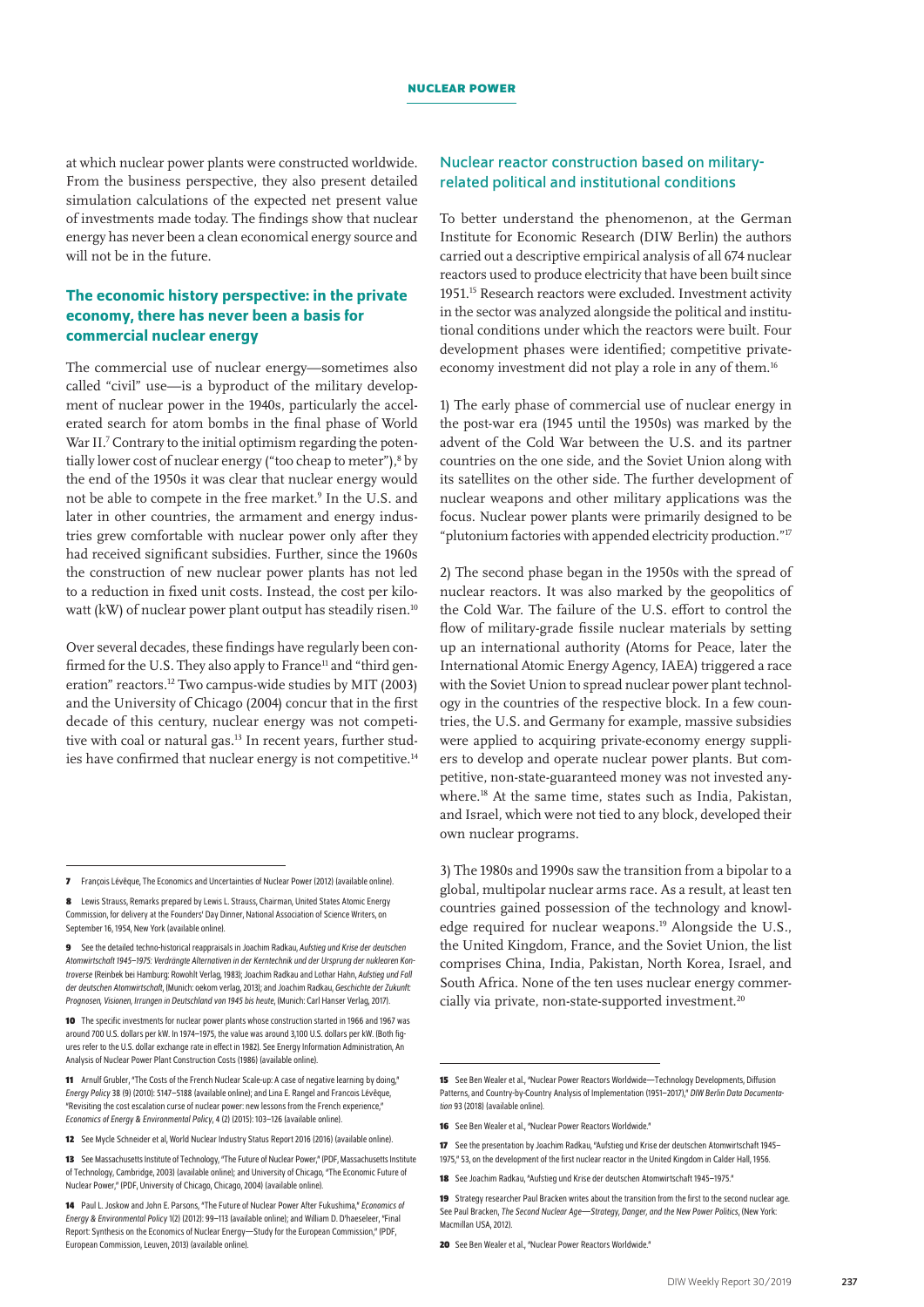#### Figure 1

Current overnight construction cost estimates for reactors in Europe and the U.S. as well as for ongoing new-build projects In U.S. dollars (as of 2017) per kilowatt



Sources: Ben Wealer et al., "Cost Estimates and Economics of Nuclear Power Plant Newbuild: Literature Survey and Some Modelling Analysis, "*IAEE Energy Forum Groningen Special Issue 2018*, (2018): 43–45 ([available online\)](https://www.iaee.org/en/publications/newsletterdl.aspx?id=767); Phil Sharp and Stephen Kuczynski, "The Future of Nuclear Power in the United States. Washington, D.C.," (PDF, 2016) ([available online](https://assets.aspeninstitute.org/content/uploads/2017/02/2016-Nuclear-Energy-Forum-1-30-17.pdf?_ga=2.102044545.1850418706.1563309934-307243212.1563309934)); OECD and NEA, "Nuclear New Build: Insights into Financing and Project Management," (PDF, 2015) [\(available online\)](https://www.oecd-nea.org/ndd/pubs/2015/7195-nn-build-2015.pdf); EIA, "Capital Cost Estimates for Utility Scale Electricity Generating Plants," (PDF, 2016) ([available online](https://www.eia.gov/analysis/studies/powerplants/capitalcost/pdf/capcost_assumption.pdf)); Nadira Barkatullah and Ali Ahmad, "Current Status and Emerging Trends in Financing Nuclear Power Projects", *Energy Strategy Reviews,* 18 (2017):, 127–140 [\(available online](https://doi.org/10.1016/j.esr.2017.09.015)); IEA and NEA, "Projected Costs of Generating Electricity 2015 Edition," (PDF, 2015) [\(available online\)](https://www.oecd-nea.org/ndd/pubs/2015/7057-proj-costs-electricity-2015.pdf).

© DIW Berlin 2019

Current costs considerably exceed estimates from the literature.

4) The present phase has been shaped by the rhetoric of the "nuclear energy renaissance," but in reality is characterized by the decline of its commercial use in Western market economies (see Box 1). Particularly of note in this context are the bankruptcy of major nuclear power plant construction companies Westinghouse  $(U.S.)<sup>21</sup>$  and Framatome (formerly Areva, France) $^{22}$  and the efforts of energy suppliers to shut down unprofitable nuclear power plants as quickly as possible or shift the financial responsibility to the state. The market for electricity has become increasingly liberalized since the 1990s, and there is little incentive for private investment in nuclear power plants. The development of nuclear energy has been left to other non-market systems, in which countries insist on developing their nuclear capability for reasons of policy, military strategy, etc.—above all, nuclear powers China and Russia.

An examination of economic history confirmed that electricity has primarily been used as a coproduct of nuclear power generation. The driving force was military developments and interests, primarily generating weapons-grade plutonium and, especially in the U.S. in the 1950s, developing pressurized water reactor technology to drive submarines.<sup>23</sup>

## Still no reasons for the private economy to invest in commercial nuclear power today

The low investment being made in nuclear power plants in Europe and OECD countries today yields foreseeably ubiquitous losses in the two-digit billions.<sup>24</sup> For example, the cost of the Olkiluoto-3 nuclear power plant in Finland has risen from the original estimate of three billion euros (1995) to more than 11 billion euros. This is equal to around 7,200 euros per kW (as of 2018). In France, in the wake of extensive cost increases and regular reports of substandard reactor safety, the entire nuclear expansion program of energy giant Electricité de France (EdF) is being critically examined. Further, the corporation's high level of debt—over 40 billion euros—is likely to lead to complete nationalization if bankruptcy is to be avoided.25 One of the two investment projects in the U.S. was canceled after its cost doubled (UC Summers, Virginia). At the second project (Vogtle, Georgia), costs increased from the original 14 billion U.S. dollars (equal to around 6,200 U.S. dollars per kW) in 2013 to an estimated 29 billion U.S. dollars in 2017 (equal to around 9,400 U.S. dollars per kW) (see Figure 1).

## Monte Carlo analysis turns up lack of financial basis for investment in nuclear power plants

From a purely private economy perspective, the authors examined the profitability of a nuclear plant under a variety of energy sector conditions that are key influencing factors. They did not include external costs such as those incurred for the permanent storage of nuclear waste.

The model includes a large number of possible variations of several variables: first, the wholesale price of electricity, which was assumed to range between 20 and 80 euros per megawatt hour (MWh) in reflection of the current situation in Europe and as a conservative estimate of the medium-term price trend.<sup>26</sup> Second, based on current estimates or cost trends, the variable of specific investments, or overnight construction costs, was included within the range of 4,000 to 9,000 euros per kW (see Figure 1), and, third, the weighted average cost of capital (WACC) was varied in the

<sup>21</sup> Westinghouse's cost overruns on the Vogtle and Summer construction projects in the U.S. are one of the main reasons for the company's losses of 6.2 billion dollars and its filing for bankruptcy protection in March 2017. See Mycle Schneider et al., World Nuclear Industry Status Report 2017 (2017) ([available online](https://www.worldnuclearreport.org/IMG/pdf/20170912wnisr2017-en-lr.pdf)).

**<sup>22</sup>** In 2018, Areva NP sold most of its reactor division to state-controlled EdF for 1.9 billion euros and renamed it Framatome. EdF already owned 75.5 percent of the company's shares. See Mycle Schneider etal., World Nuclear Industry Status Report 2018 (2018) [\(available online\)](https://www.worldnuclearreport.org/IMG/pdf/20180902wnisr2018-hr.pdf).

**<sup>23</sup>** See Alvin M. Weinberg, "Today's Revolution," *Bulletin of the Atomic Scientists*, 12 (8) (1956): 299–302.

**<sup>24</sup>** See Ben Wealer et al., "Cost Estimates and Economics of Nuclear Power Plant Newbuild: Literature Survey and Some Modelling Analysis," *IAEE Energy Forum Special Issue 2018*, (2018): 43–45 [\(available](https://www.iaee.org/en/publications/newsletterdl.aspx?id=767)  [online](https://www.iaee.org/en/publications/newsletterdl.aspx?id=767)); and Casimir Lorenz etal., "Nuclear power is uncompetitive—climate protection without nuclear power also viable in UK and France," *DIW Wochenbericht* 44 (2016): 2047–1054 [\(available online\)](https://www.diw.de/documents/publikationen/73/diw_01.c.546298.de/16-44-1.pdf).

**<sup>25</sup>** See Par Pierre Le Hir and Nabil Wakim, "Après le nouveau retard de l'EPR de Flamanville, la filière nucléaire dans l'impasse," *Le Monde*, June20, 2019 (in French; [available online](https://www.lemonde.fr/economie/article/2019/06/20/apres-le-nouveau-retard-de-flamanville-la-filiere-nucleaire-dans-l-impasse_5479200_3234.html)).

**<sup>26</sup>** Long-term price forecasts in electricity markets are difficult to make because fundamental aspects such as market design are subject to change. The price for baseload futures in Germany is an indicator. In July2019, it was around 50 euros per MWh for the 2020 to 2023 period. See the data on the European Energy Exchange website (in German; [available online](https://www.eex.com/de/marktdaten/strom/futures/phelix-de-futures)). This means that market participants anticipate a price on that level. On the other hand, prices below the 30-euro range have been observed in recent years. In this spirit, our range of 20 to 80 euros per MWh is conservative, because it includes higher prices and in turn, higher revenue for power plant operators.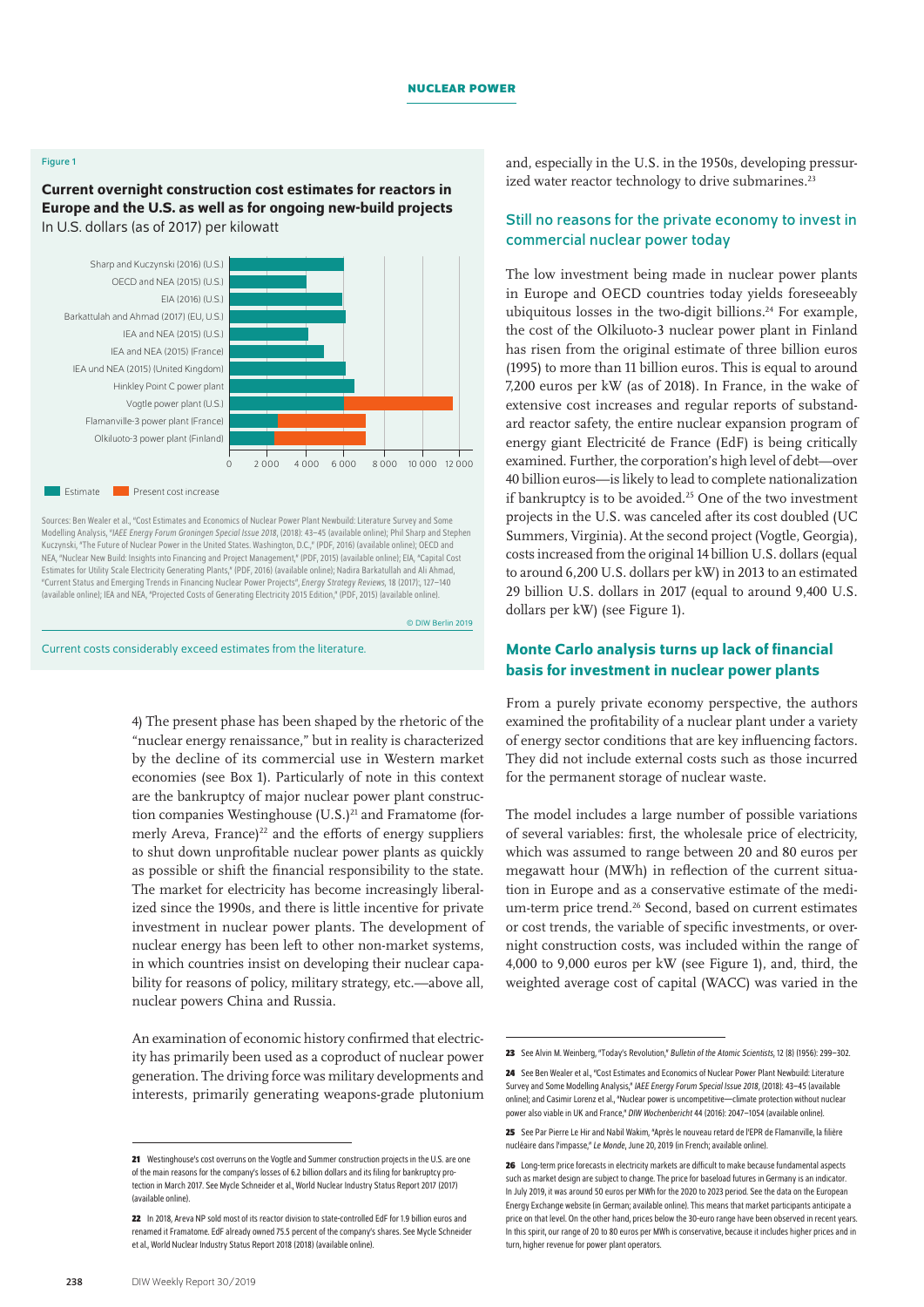four to ten percent range.<sup>27</sup> Around 90 euros per kW and year were taken into account for maintenance and 12 euros per MWh were included for operation and nuclear fuel.<sup>28</sup> A service life of 40 years was imputed to the reactors themselves. The analysis assumes an exemplary nuclear plant with an electrical nameplate capacity of 1000 megawatts (MW).

A Monte Carlo simulation determined net present value for a great number of combinations of the uncertain variables. In the process, a random draw of each uncertain variable was selected from a continuous uniform distribution within the specified bounds and inserted into the formula for net present value. This step was repeated 100,000 times. Net present value compares future revenue streams to present and future costs. Because both variables are discounted to the present, it indicates the present value of an investment. The higher the net present value, the more profitable the investment from the business perspective. If the net present value is negative, the investment will yield an expected loss. By simulating a number of possible combinations of uncertain influencing variables, the possible event space can be estimated with acceptable accuracy.

The results showed that in all cases, an investment would generate significant financial losses (see Figure 2). The (weighted) average net present value was around minus 4.8 billion euros. Even in the best case, the net present value was approximately minus 1.5 billion euros. The authors included conservative assumptions with high electricity prices, low capital costs, and specific investment. Considering all assumptions regarding the uncertain parameters, nuclear energy is never profitable.

## External costs: simply no insurance for nuclear energy

Expanding the perspective to include macroeconomic considerations, it becomes obvious that above and beyond high private economy costs, high external costs and risks would be incurred along the value creation chain. They include: the radiation emitted when uranium is mined, possible radiation emission during operation, the complex and technically demanding dismantling process, the unanswered issue of how to store nuclear waste, and the risk of proliferation (see Box 2). Society will be asked to bear a very large proportion of these costs. The fact that nuclear power plant operators are not insured against the risk of accidents makes this abundantly clear. Worldwide, there are no financial service organizations that offer insurance to them.29

#### Figure 2

Results of the Monte Carlo simulation for the net present value of an exemplaric nuclear plant with 1000 megawatts Probability density in percent



All combinations of the uncertain variables (electricity price, specific investments, weighted averaged costs of capital) lead to a substantially negative net present value for a nuclear plant.

In the U.S., the Price-Anderson Law limits the liability of the domestic nuclear industry to 9.1 billion U.S. dollars in case of accident.This is less than two percent of the up to 560 billion U.S. dollars-worth of damage that a nuclear catastrophe could cause.30 The remaining 98 percent of the cost would have to be borne by the general public. The Price-Anderson Law has been the blueprint for nuclear accident legislation in most countries with nuclear reactors and for international treaties. It stipulates sole liability for the plant operator in the case of a reactor accident. This reduces the cost of constructing reactors, since it relieves all suppliers of the possible risks involved with the defective plant components that may later be found to have caused the accident.<sup>31</sup>

A study by Versicherungsforen Leipzig has determined the potential premium for adequate accident insurance for nuclear power plant operators.<sup>32</sup> It was between four and 67 euros per kilowatt hour. To compare: the current end consumer price for electricity is approximately 0.30 euros per kWh, lower by a factor of ten to 200.

<sup>27</sup> The weighted average cost of capital (WACC) is a company's average total capital cost rate. WACC is equal to the arithmetic average of equity and dept cost rates weighted by equity and dept capital as the respective proportions of total capital.

<sup>28</sup> See Nadira Barkatullah and Ali Ahmad, "Current Status and Emerging Trends in Financing Nuclear Power Projects," *Energy Strategy Reviews*, 18 (2017): 127–140 ([available online](https://doi.org/10.1016/j.esr.2017.09.015)).

**<sup>29</sup>** See Jochen Diekmann, "Verstärkte Haftung und Deckungsvorsorge für Schäden nuklearer Unfälle – Notwendige Schritte zur Internalisierung externer Effekte," *Zeitschrift für Umweltpolitik und Umweltrecht*,34 (2) (2011): 111-132.

**<sup>30</sup>** See NIRS and WISE, "Nuclear Power: No Solution to Climate Change," Nuclear Monitor, 621/622 (2005) ([available online](https://www.nirs.org/wp-content/uploads/mononline/nukesclimatechangereport.pdf)).

**<sup>31</sup>** See Tomas Kaberger, "Economic Management of Future Nuclear Accidents," in *The Technological and Economic Future of Nuclear Power*, eds. Reinhard Haas, Lutz Mez, and Amela Ajanovic (Wiesbaden: Springer Nature, 2019) [\(available online](https://link.springer.com/content/pdf/10.1007%2F978-3-658-25987-7_9.pdf)).

**<sup>32</sup>** See Versicherungsforen Leipzig, Berechnung einer risikoadäquaten Versicherungsprämie zur Deckung der Haftpflichtrisiken, die aus dem Betrieb von Kernkraftwerken resultieren. Eine Studie im Auftrag des Bundesverband Erneuerbare Energie e.V. (BEE) (2011) (in German; [available online\)](http://www.bee-ev.de/fileadmin/Publikationen/Studien/110511_BEE-Studie_Versicherungsforen_KKW.pdf).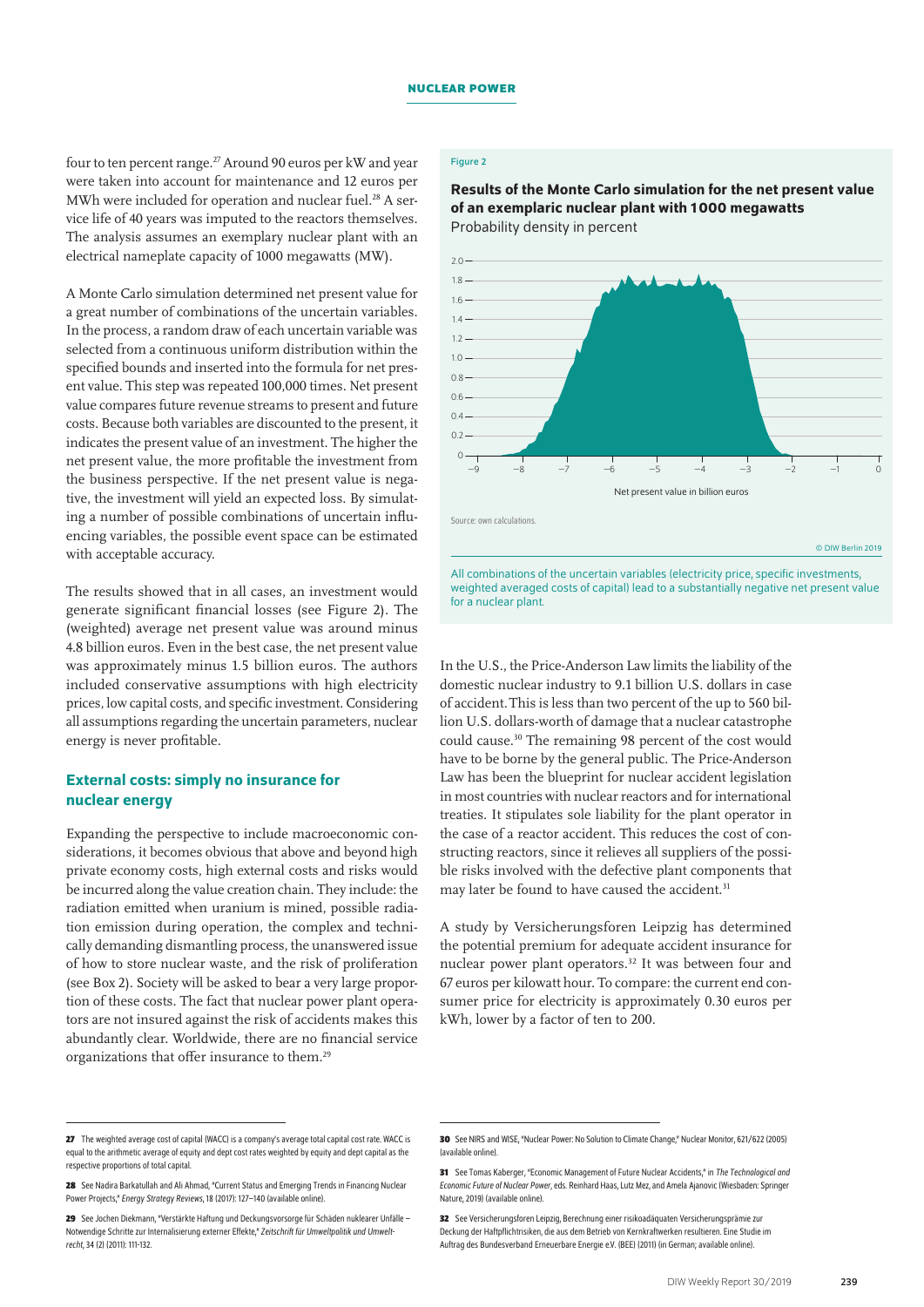## "New" technology concepts do not change the outlook

Those in favor of nuclear energy like to point out the ongoing technological developments that could lead to it growing more efficient in the future. They include "fourth generation" nuclear power plants and mini-nuclear power plants (small modular reactors, SMRs). Anything but new, both concepts have their roots in the early phase of nuclear power in the 1950s.<sup>33</sup> Then as now, there was no hope that the technologies would become economical and established.

The majority of fourth generation reactors are "fast breeders" that facilitate the more efficient use of nuclear fuel but have never been economically profitable and technologically hardly controllable.<sup>34</sup> Most of the larger fast breeders that were developed in the 1970s have already been decommissioned.<sup>35</sup> Further, these reactor types encourage the proliferation of highly enriched, weapons-grade uranium or plutonium in the context of reprocessing fuel. This provides direct access to the material for military purposes.<sup>36</sup> Nor can we expect any technological or economic breakthroughs from other types of fourth generation reactors.<sup>37</sup>

SMRs (sometimes called "backyard nuclear reactors") are based on developments in the 1950s, particularly the military's attempt to use nuclear power to drive submarines. But even more modern approaches toward developing SMRs are not suitable as replacements for larger plants. On the one hand, as in the case of all nuclear power plants, the question of safety remains unanswered. Since reactor standardization is a key parameter for manufacturing SMRs, the worldwide specifications would have to be harmonized, which on the other hand would be difficult or even impossible in the short to medium term.<sup>38</sup>

#### **Conclusions**

The economic history and financial analyses carried out at DIW Berlin show that nuclear energy has always been unprofitable in the private economy and will remain so in the future.

Between 1951 and 2017, none of the 674 nuclear reactors built was done so with private capital under competitive

#### Box 1

### Decline of nuclear power in Germany, Europe, and the U.S.

In Germany, recent calls to extend the service life of nuclear power plants have been rejected by operator companies.<sup>1</sup> The remaining seven German nuclear power plants (9.5 GW capacity) are being disconnected from the grid according to plan. The plant in Philippsburg will be disconnected at the end of 2019, the blocks in Brokdorf, Gundremmingen-C, and Grohnde will be retired at the end of 2021, and Isar-2, Emsland, and Neckarwestheim-2 will go dark in 2022 (see Figure 1).

On the European level as well, the economic criteria speak against building new nuclear power plants and extending the service life of existing ones. Doing without nuclear energy is not expected to limit Europe's security of supply.<sup>2</sup> Without service life extensions and taking the technical service life of 40 years into account, the installed power would drop sharply anyway (see Figure 2).<sup>3</sup> As early as 2025, installed power would decrease by 50 percent to 54 GW. And ten years later, nuclear energy would feed only around 14 GW into the European grid. The remaining nuclear power plant operators would primarily be located in Eastern Europe: the Czech Republic, Romania, and Slovakia. The reactors there contain technology designed to run for 30 years and some of them do not even have containment structures.4

And although it has almost 100 reactors from the world's largest nuclear energy producer, the U.S. nuclear industry has never been able to interest private investors in a competitive environment.<sup>5</sup> Many reactors are subject to cost-plus regulation that guarantees their operators a fair financial return. The regulation's costs are grafted onto the price of electricity. As in Europe, not only investment in nuclear power plants is a loss-making activity; in many cases, their operation is as well. According to an MIT study, 35 nuclear power plants

**<sup>33</sup>** See Alvin M. Weinberg, "Today's Revolution."

**<sup>34</sup>** See Amory B. Lovins, "The Case against the Fast Breeder Reactor: An Anti-Nuclear Establishment View," *Bulletin of the Atomic Scientists*, 29 (3) (1973): 29–35 [\(available online\)](https://doi.org/10.1080/00963402.1973.11455457); and Thomas B. Cochran etal., "It's Time to Give Up on Breeder Reactors. *Bulletin of the Atomic Scientists*, 66 (3) (2010): 50–56 ([available online](https://doi.org/10.2968/066003007)).

**<sup>35</sup>** Among them are Superphénix in France and Monju in Japan. Kalkar, the German fast breeder reactor project, never made it to the implementation phase. Instead, it was converted into an amusement park, [Wunderland Kalkar](https://www.wunderlandkalkar.eu/de).

**<sup>36</sup>** Amory B. Lovins, L. Hunter Lovins, and Leonard Ross, "Nuclear Power and Nuclear Bombs."

**<sup>37</sup>** See M.V. Ramana, "The checkered operational history of high-temperature gas-cooled reactors," *Bulletin of the Atomic Scientists*, 72 (3) (2016): 171–179 [\(available online\)](https://doi.org/10.1080/00963402.2016.1170395); and Benjamin K. Sovacool and M.V. Ramana, "Back to the Future: Small Modular Reactors, Nuclear Fantasies, and Symbolic Convergence," *Science, Technology, & Human Values*, 40 (1) (2015): 96–125 [\(available online\)](https://doi.org/10.1177/0162243914542350).

**<sup>38</sup>** Tristano Sainati, Giorgio Locatelli, and Naomi Brookes, "Small Modular Reactors: Licensing Constraints and the Way Forward," *Energy 82*, (2015): 1092–1095 [\(available online\)](http://dx.doi.org/10.1016/j.energy.2013.09.010).

**<sup>1</sup>** See Jacob Schlandt, "Die Nutzung der Kernenergie hat sich erledigt," *Der Tagesspiegel Online*, June 5, 2019 [\(available online\)](https://www.tagesspiegel.de/wirtschaft/akw-betreiber-gegen-laengere-laufzeiten-die-nutzung-der-kernenergie-hat-sich-erledigt/24422262.html).

**<sup>2</sup>** See Claudia Kemfert et al., "European Climate Targets Achievable without Nuclear Power," *DIW Wochenbericht* 45 (2015): 1063–1070 (in German; [available online\)](https://www.diw.de/sixcms/detail.php?id=diw_01.c.520073.de).

**<sup>3</sup>** The current shutdown dates of nuclear power plants that were connected to the grid after 1978, and are therefore over 40 years old, were considered. Belgium: Doel-3 in 2022, Tihange-2 in 2023, Doel-1/2/4, and Tihange-1/3 in 2025. Netherlands: Borssele in 2033. Sweden: Ringhals-2 in 2019, Ringhals-1 in 2020. The UK: Hinkley-Point B-2, Hunterston B-1, Hunterston B-2 and Hinkley-Point B-1 in 2023, Hartlepool A-1/2, Heysham A-1/2 in 2024, Dungeness B-1/2 in 2028, Torness-1/2, Heysham B-1/2 in 2030, and Sizewell B in 2035. Finland: Loviisa in 2021. Germany: by 2022 (2019/21/22).

**<sup>4</sup>** See Thomas Halverson, "Ticking Time Bombs: East Bloc Reactors," *Bulletin of the Atomic Scientists*, 49 (6), (1993): 43–48 ([available online\)](https://doi.org/10.1080/00963402.1993.11456372).

**<sup>5</sup>** See Ben Wealer et al., "Nuclear Energy Policy in the United States: Between Rocks and Hard Places," *IAEE Energy Forum*, second quarter 2017 (2017): 25–29.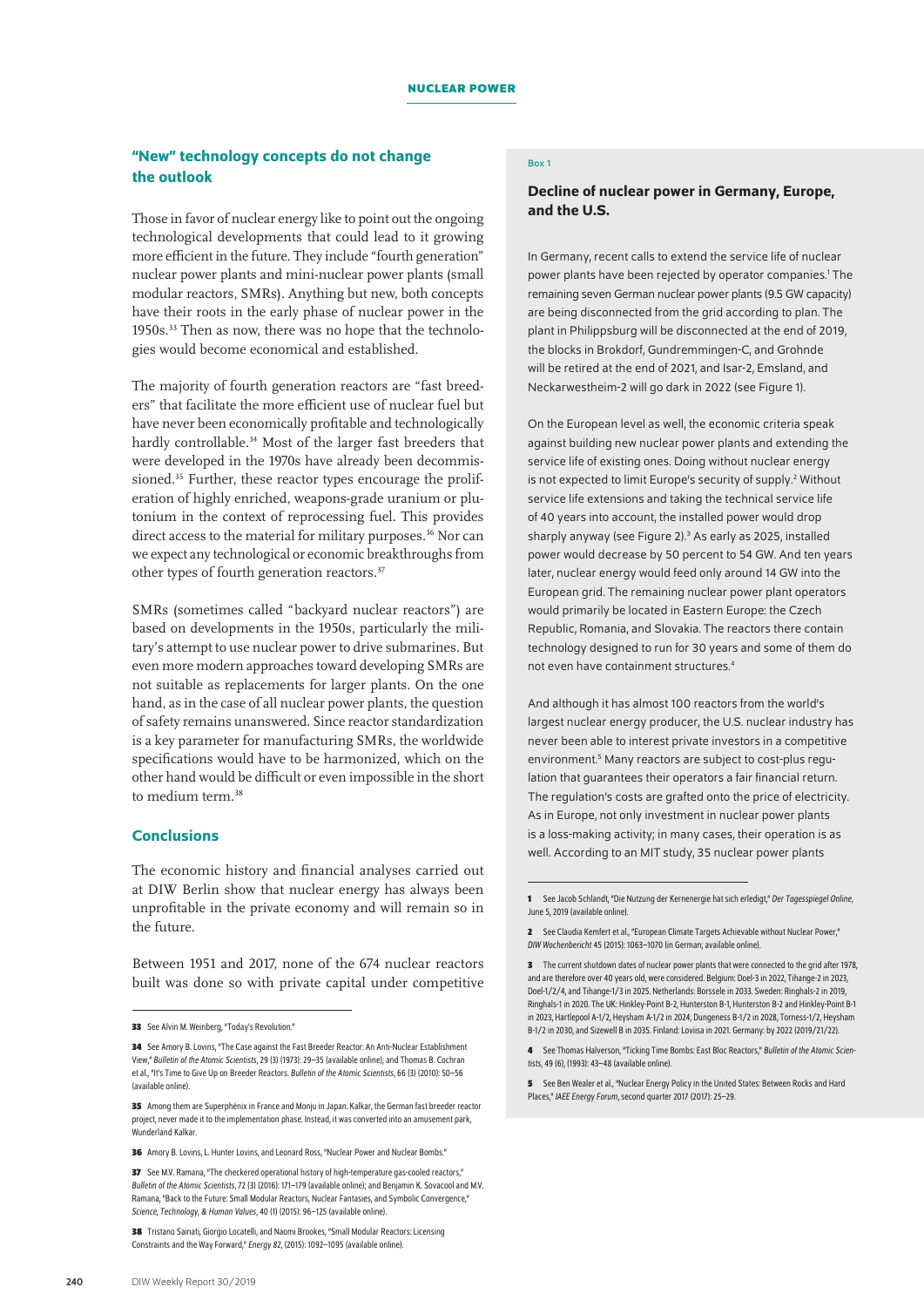#### Figure 1

Total installed capacity of German nuclear plants until 2022 In megawatts



**<sup>6</sup>** Of this, 14 GW are located in deregulated electricity markets and 44 GW in regulated markets. See Geoffrey Haratyk, "Early Nuclear Retirements in Deregulated U.S. Markets: Causes, Implications and Policy Options," *Energy Policy*, 110 (2017): 150–166 ([available online](https://doi.org/10.1016/j.enpol.2017.08.023)).

**7** See Mycle Schneider et al., "World Nuclear Industry Status Report 2018."

#### $10000 9000$ burg-2 8000 Brokdorf 7000  $6000 -$ Grundremmingen-C 5000 Grohnde 4000 Neckarwestheim-2 3000 2000  $1000 -$ Emsland 0 <u> Indonesia ya matana mwaka wa Tanza</u> <u> 1989 - An Bhannaich ann an Dùbhlachd an Dùbhlachd an Dùbhlachd an Dùbhlachd an Dùbhlachd ann an Dùbhlachd an Dùbhlachd ann an Dùbhlachd ann an Dùbhlachd ann an Dùbhlachd an Dùbhlachd ann an Dùbhlachd ann an Dùbhlachd ann</u>  $\overline{\Box}$ 2019 2020 2021 2022 2023

© DIW Berlin 2019

From 2023 on, there will be no nuclear plants connected to the German grid any more.

#### Figure 2

## Installed capacity of nuclear plants in EU-28 given the scheduled shutdowns and end of life dates In gigawatts



Source: own illustration based on Ben Wealer et al. (2018): Nuclear Power Reactors Worldwide - Technology Developments, Diffusion Patterns, and Country-by-Country Analysis of Implementation (1951-2017). DIW Berlin Data Doc [\(available online](https://www.diw.de/documents/publikationen/73/diw_01.c.583365.de/diw_datadoc_2018-093.pdf)).

© DIW Berlin 2019

Due to retirements, almost all nuclear plants would go offline until 2050.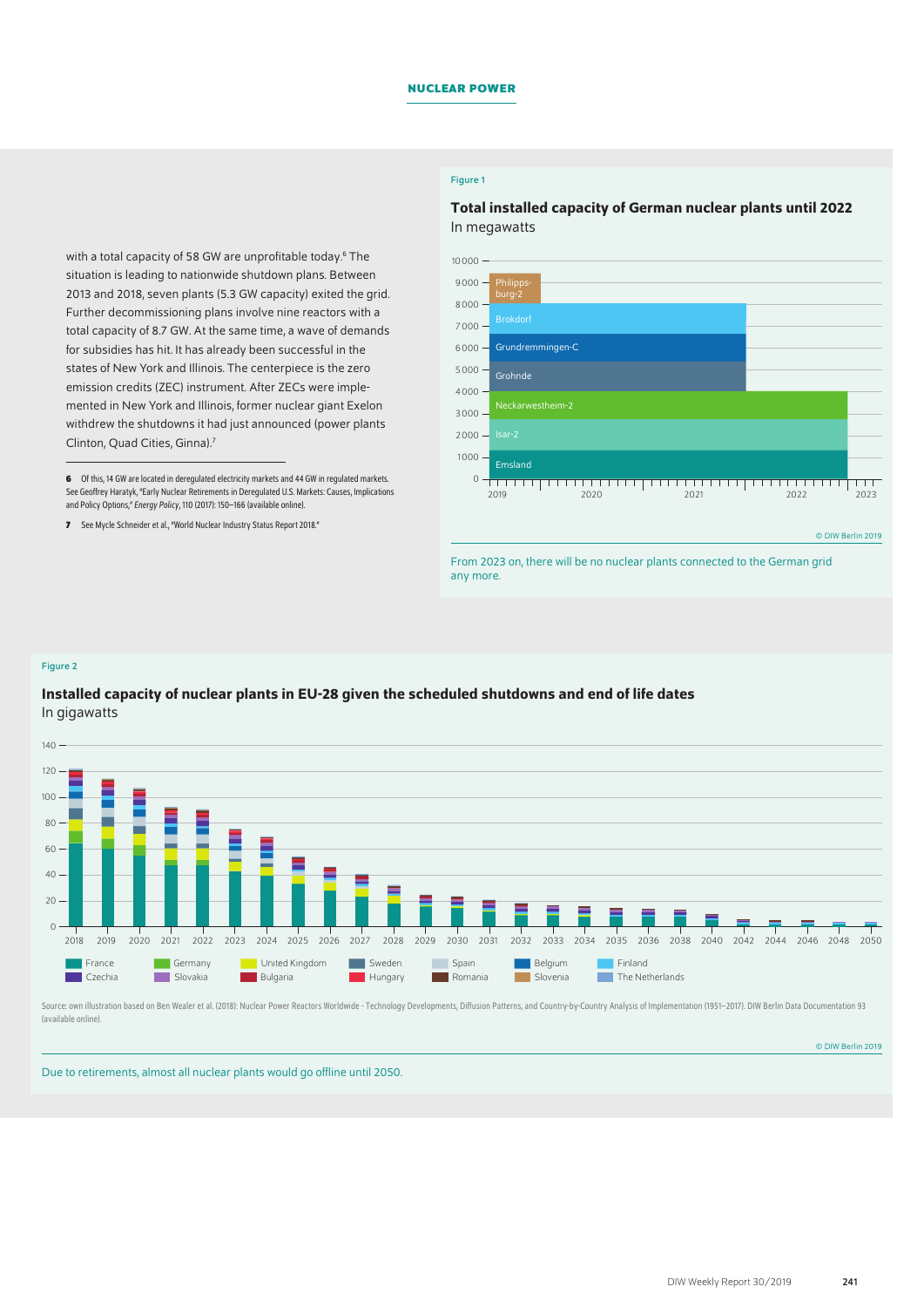#### Box 2

#### Nuclear energy is not clean

Due to nuclear energy's intense, long-lasting radioactivity and the associated risks to human life and the natural world, it cannot be designated a clean source of energy. This applies to its entire value creation chain. Mining for uranium ore generates large quantities of radioactive waste that has made giant swathes of land unusable.1 Splitting uranium and plutonium during electricity production causes radioactive emissions in the form of particle radiation, which is a potential hazard to human health. A number of studies have established a correlation between building and operating nuclear power plants and the risk of children in the vicinity contracting cancer or leukemia.2

After such plants no longer produce energy, their systems and buildings may contain radioactive contamination, leading to significant risks when nuclear power plants are dismantled. The technical complexity and financial assessment of the risks have consistently been dramatically underestimated and virtually ignored in discussions of energy policy. Seventy years after the beginning of the commercial use of nuclear power plants as a source of electricity, only 19 of 173 disconnected plants have been completely dismantled (as of 2018). Early, high-capacity nuclear energy countries such as Great Britain, Canada, and France have still not dismantled any of their reactors. Calder Hall, the first commercial nuclear power plant in Great Britain, was commissioned in 1953. It will not be completely dismantled until well into the 21st century. Chinon-A, a French nuclear power plant, is not likely to be dismantled until 2056—more than 100 years after construction began.<sup>3</sup>

The challenges of the long-term storage of nuclear waste have been basically ignored, to the extent that today there are no longterm storage facilities for highly radioactive waste in operation. In countries such as Germany, the United Kingdom, and the U.S., the search for a suitable location has gone on for decades.<sup>4</sup> Finland was the first country to issue a construction permit for a longterm storage facility, which will be commissioned in the 2020s. In Germany, a new, more comprehensive attempt was made in 2016 with the new Choice of Location Act (*Standortauswahlgesetz*, StandAG). However, if it is adopted, the process will take several

decades until completion. Until then, the interim storage of highly radioactive waste poses a high risk in a large number of locations.

Although serious reactor accidents are rare, the consequences are catastrophic. One year after the Fukushima disaster, scientists at the Max Planck Society determined that similar accidents could happen every ten to 20 years, 200 times more often than previously assumed.<sup>5</sup> Such near-misses, or harbingers of possible core meltdowns, occur much more frequently than the nuclear industry claims.<sup>6</sup> Older reactors are particularly at risk. The world is debating an extension of the service life of older reactors from 40 to 50 or even 80 years.<sup>7</sup> Since nuclear power plants are designed for a service life of 30 or 40 years, waiting to pull their plugs would lead to significant material stress and wear, increasing the likelihood of accidents.<sup>8</sup> The troubled reactors in Tihange (Belgium) and Fessenheim (France), both of which are located in close proximity to Germany, are good examples. The Dukovany power plant in Slovakia, 100 km north of Vienna, is also a source of concern. First, like many earlier Soviet reactors, it was built without a containment structure and is therefore particularly high-risk.<sup>9</sup> Second, the risk of accidents was increased by the unlimited service life extension of Block 1, which was originally scheduled to shut down in 2025 after a 40-year service life.

Proliferation is another important risk in the context of nuclear energy. In 1946, the Acheson-Lilienthal Report confirmed that the value creation chains for developing nuclear energy for peaceful purposes and nuclear weapons are basically interchangeable and interdependent.<sup>10</sup> In recent years, studies have returned to these findings.<sup>11</sup> The generation of electricity from nuclear power is the most important driver of proliferation: the spread of nuclear weapons and radioactive material.<sup>12</sup> Some countries such as India, Pakistan, North Korea, and Israel have procured nuclear weapons under the guise of the "civil" application of nuclear power.<sup>13</sup> If a

**8** See Jan Haverkamp, "Lifetime extension," 10.

**9** A containment structure is the airtight reinforced steel or lead structure enclosing a nuclear reactor. Depending on reactor technology, it also includes coolant loops and secondary systems. Its purpose is to prevent radioactive substances from leaking into the environment after an incident.

**10** See Chester I. Barnard et al., A Report on the International Control of Atomic Energy (1946) [\(available online](https://www.cia.gov/library/readingroom/docs/Report_on_the_International_Control_of_Atomic_Energy_16_Mar_1946.PDF)).

**11** See Andy Stirling and Phil Johnstone, "A Global Picture of Industrial Interdependencies Between Civil and Military Nuclear Infrastructures," (2018) ([available online](https://www.sussex.ac.uk/webteam/gateway/file.php?name=2018-13-swps-stirling-and-johnstone.pdf&site=25)).

**12** Amory B. Lovins, L. Hunter Lovins, and Leonard Ross, "Nuclear Power and Nuclear Bombs," *Foreign Affairs*, 58 (5) (2018): 1137–1177 [\(available online\)](https://www.jstor.org/stable/20040586).

**13** Lutz Mez, "Nuclear Energy–Any Solution for Sustainability and Climate Protection?" *Energy Policy*, 48 (2012): 56–63 [\(available online\)](https://doi.org/10.1016/j.enpol.2012.04.047).

**<sup>1</sup>** Examples include uranium mining in the GDR (Aue region), and in France and Niger, where the French public corporation Orano has mined uranium for 40 years. See Gabrielle Hecht, "Being Nuclear: Africans and the Global Uranium Trade," (Cambridge, London: The MIT Press, 2017).

<sup>2</sup> See Peter Kaatsch et al., Epidemiologische Studie zu Kinderkrebs in der Umgebung von Kernkraftwerken (KiKK-Studie) (2007) (in German; [available online\)](http://nbn-resolving.de/urn:nbn:de:0221-20100317939).

**<sup>3</sup>** Mycle Schneider etal., "World Nuclear Industry Status Report 2018." In Germany there are two large, extensively dismantled nuclear power plants: Gundremmingen-A and Würgassen. Buildings on the sites are still being used as interim storage depots or packaging for nuclear waste. As a result, the buildings have not been exempted from nuclear legislation. See Ben Wealer, Jan Paul Seidel, and Christian von Hirschhausen, "Decommissioning of Nuclear Power Plants and Storage of Nuclear Waste: Experiences from Germany, France, and the UK," in eds. Reinhard Haas, Lutz Mez, and Amela Ajanovic, *The Technological and Economic Future of Nuclear Power*, (Wiesbaden Springer Nature, 2019) ([available online](https://link.springer.com/content/pdf/10.1007%2F978-3-658-25987-7_12.pdf)).

**<sup>4</sup>** See Achim Brunnengräber and Mirands Schreurs, "Nuclear Energy and Nuclear Waste Governance Perspectives after the Fukushima Nuclear Disaster," in eds. Achim Brunnengräber etal. *Nuclear Waste Governance. An International Comparison*, (Wiesbaden: VS Verlag für Sozialwissenschaften, 2015); and Maria Rosaria Di Nucci etal., "The Technical, Political and Socio-Economic Challenges of Governing Nuclear Waste," in eds. Achim Brunnengräber etal. *Challenges of Nuclear Waste Governance. An International Comparison Volume II*, (Wiesbaden: Springer Fachmedien Wiesbaden GmbH, 2018).

**<sup>5</sup>** See J. Lelieveld, D. Kunkel, and M.G. Lawrence, "Global Risk of Radioactive Fallout after Major Nuclear Reactor Accidents," *Atmospheric Chemistry and Physics*, 12 (9) (2012): 4245–4258 ([available online](https://www.atmos-chem-phys.net/12/4245/2012/acp-12-4245-2012.pdf)).

**<sup>6</sup>** The Nuclear Regulatory Commission (NRC) in the U.S. documented 61 incidents and 102 states that could cause the system to break down and eventually lead to a core meltdown for the 2006–2016 period. Independent experts reached a different conclusion. The NRC not only neglected to register the three riskiest near-misses of the last decade, but also left out an additional 100 close calls. See Jim Riccio, Nuclear Near Misses: A Decade of Accident Precursors at U.S. Nuclear Plants, (2016) [\(available online\)](https://www.greenpeace.org/usa/wp-content/uploads/2016/05/nuclear-near-misses-a-decade-of-accidents-at-us-nuclear-energy-power-plants-may-2016-3mb.pdf?f3025c).

**<sup>7</sup>** See Steve Clemmer et al., The Nuclear Power Dilemma. Declining Profits, Plant Closures, and the Threat of Rising Carbon Emissions, (2018) [\(available online\)](https://www.ucsusa.org/sites/default/files/attach/2018/11/Nuclear-Power-Dilemma-full-report.pdf); and Jan Haverkamp, ed., Lifetime extension of ageing nuclear power plants: Entering a new era of risk (2014) ([available online](http://www.greenpeace.nl/Global/nederland/2014/Documenten/Rapport%20Lifetime%20extension%20of%20ageing%20nuclear%20power%20plants.pdf)).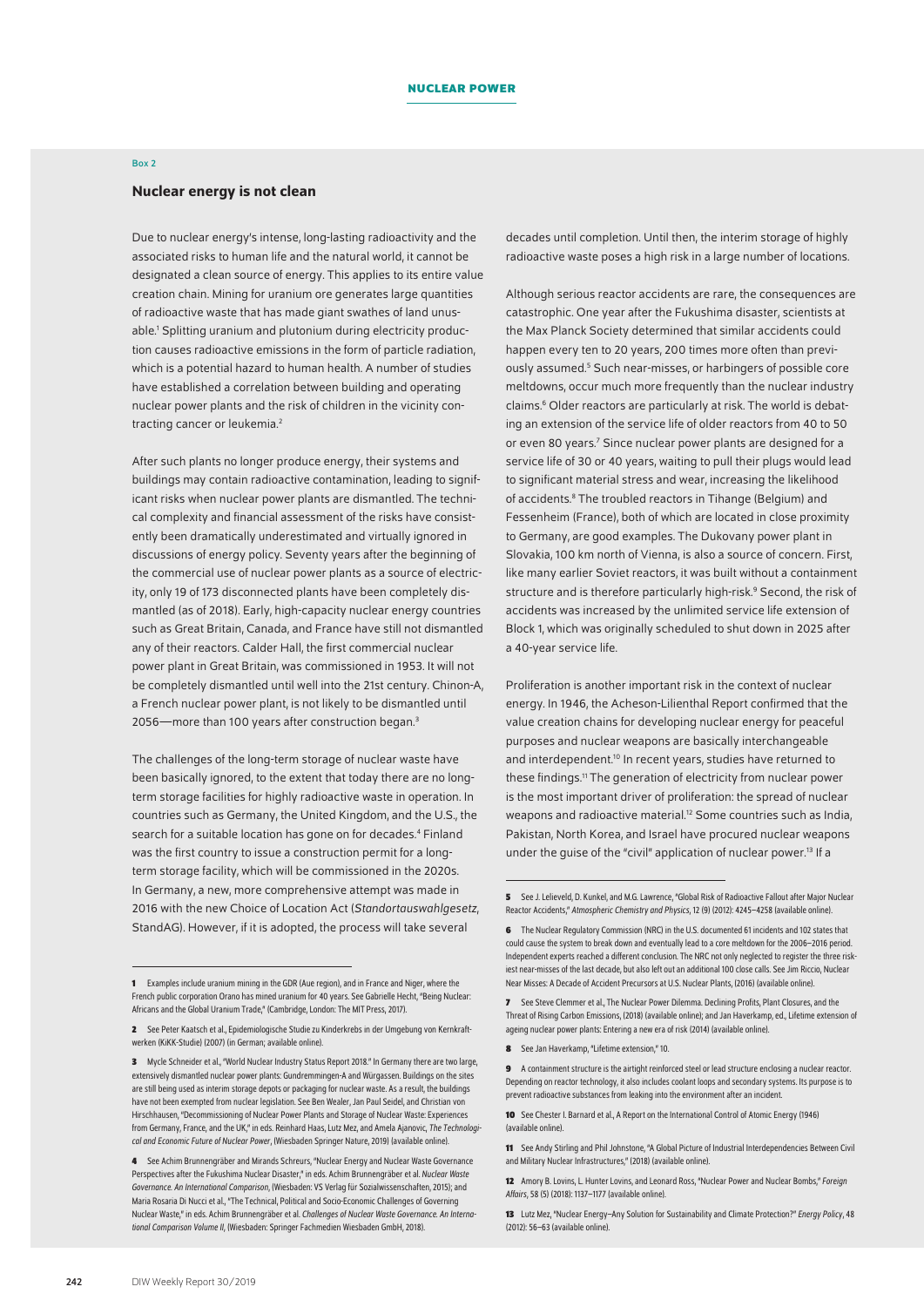nuclear infrastructure exists – and the material for weapons is produced in enrichment or reprocessing plants, military reactors, "dual-use" reactors, or fast breeders – the decision of whether or not to build nuclear weapons is only a matter of political will.

And last but not least, when the entire life cycle is considered (construction, operation, plant dismantling, and the nuclear fuel cycle), nuclear energy can by no means be called a carbon-free technology. One meta study determined an average value of 66 grams of CO<sub>2</sub> equivalents per kWh for the greenhouse gas emissions of nuclear power plants. This is around 20 percent of the emissions of a gas-fired power plant.<sup>14</sup>

**14** Benjamin K. Sovacool, "Valuing the greenhouse gas emissions from nuclear power: A critical survey," *Energy Policy* 36 (2008): 2950–2963 ([available online](https://doi.org/10.1016/j.enpol.2008.04.017)).

conditions. Large state subsidies were used in the cases where private capital flowed into financing the nuclear industry. The post-war period did not witness a transition from the military nuclear industry to commercial use, and the boom in state-financed nuclear power plants soon fizzled out in the 1960s. Financial investment calculations confirmed the trend: investing in a new nuclear power plant leads to average losses of around five billion euros. The lack of economic efficiency goes hand in hand with a high risk with regard to the proliferation of weapons-grade materials and the release of radioactivity, as shown by the accidents in Harrisburg (1977), Chernobyl (1986), and Fukushima (2011). For all these reasons, nuclear energy is not a relevant option for supplying economical, climate-friendly, and sustainable energy in the future.

Energy, climate, and industrial policy should therefore target a quick withdrawal from nuclear energy. Subsidies and special tariffs for service life extensions are not recommended because they are life-support systems for the risky, uneconomical nuclear industry. This is even more true for new construction. Budgets for researching new reactor types should be cut.

"Nuclear energy for climate protection" is an old narrative that is as inaccurate today as it was in the 1970s. Describing nuclear energy as "clean" ignores the significant environmental risks and radioactive emissions it engenders along the process chain and beyond. The German federal government would be well advised to counteract the narrative in the EU and other organizations in which Germany is involved.

Ben Wealer is a Research Associate at TU Berlin and a Guest Researcher at DIW Berlin | [bwealer@diw.de](mailto:bwealer%40diw.de?subject=)

Simon Bauer is a Student Assistant at TU Berlin | [sb@wip.tu-berlin.de](mailto:sb%40wip.tu-berlin.de?subject=)

Leonard Göke is a Research Associate at TU Berlin and a Guest Researcher at DIW Berlin | [lgoeke@diw.de](mailto:lgoeke%40diw.de?subject=)

#### JEL: 151, 195, 048

Keywords: nuclear power, net present value, profitability, economic history

Claudia Kemfert is Head of the Department of Energy, Transportation, Environment at DIW Berlin | [ckemfert@diw.de](mailto:ckemfert%40diw.de?subject=)

Christian von Hirschhausen is Research Director at DIW Berlin | [chirschhausen@diw.de](mailto:chirschhausen%40diw.de?subject=)